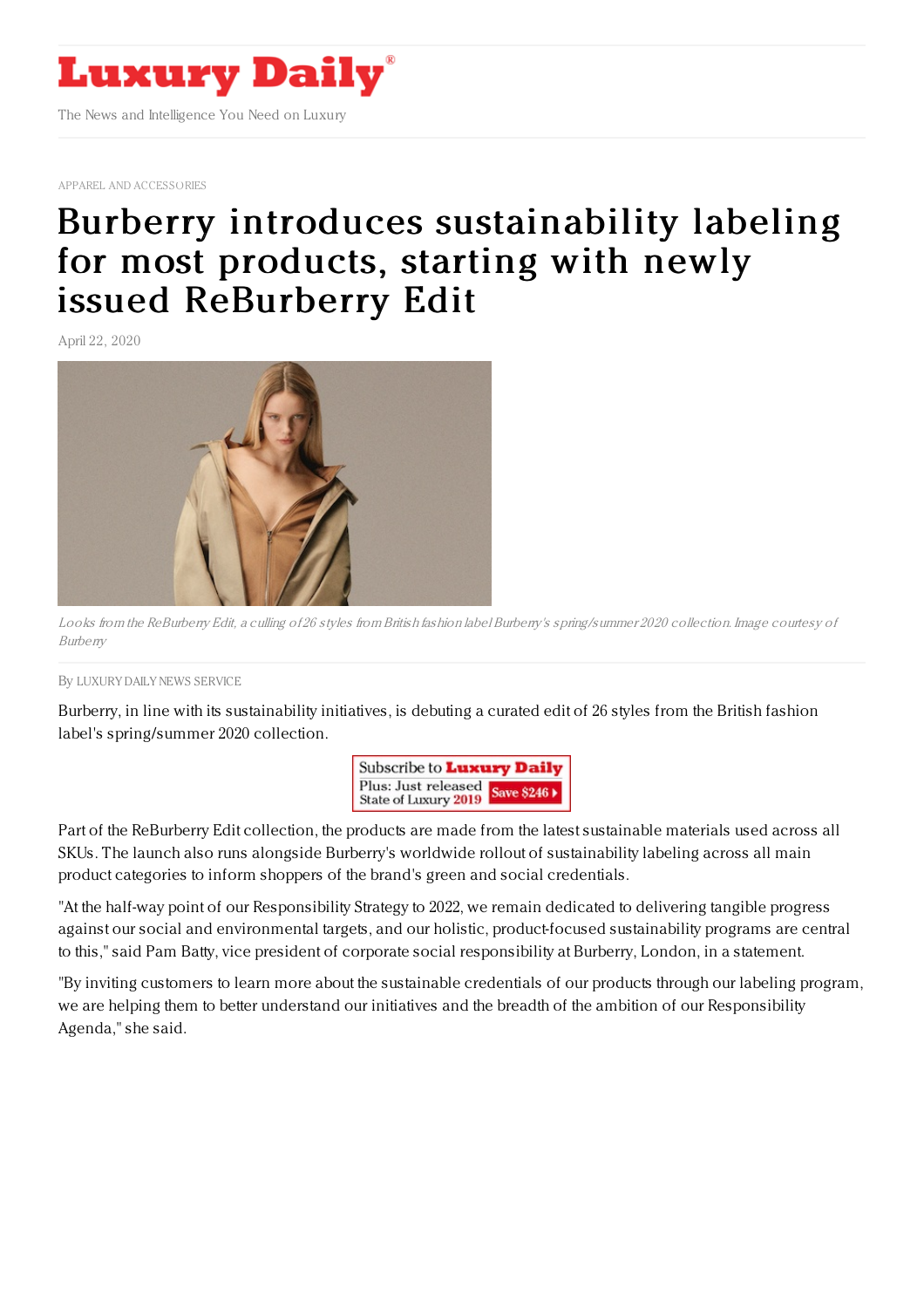

Look from the ReBurberry Edit selection of spring/summer 2020 styles from Burberry. Image courtesy of Burberry

## Green print

The pistachio-colored sustainability labels will inform customers how the Burberry product meets a range of externally assured stringent criteria.

Named "positive attributes," these criteria include the amount of organic content or recycled natural fibers used in materials, delivery against carbon emissions standards at production facilities, or social initiatives such as workers being paid the living wage or supported through well-being programs, Burberry said.

Two-thirds of Burberry products currently bear more than one positive attribute, with a goal for all products in two years.